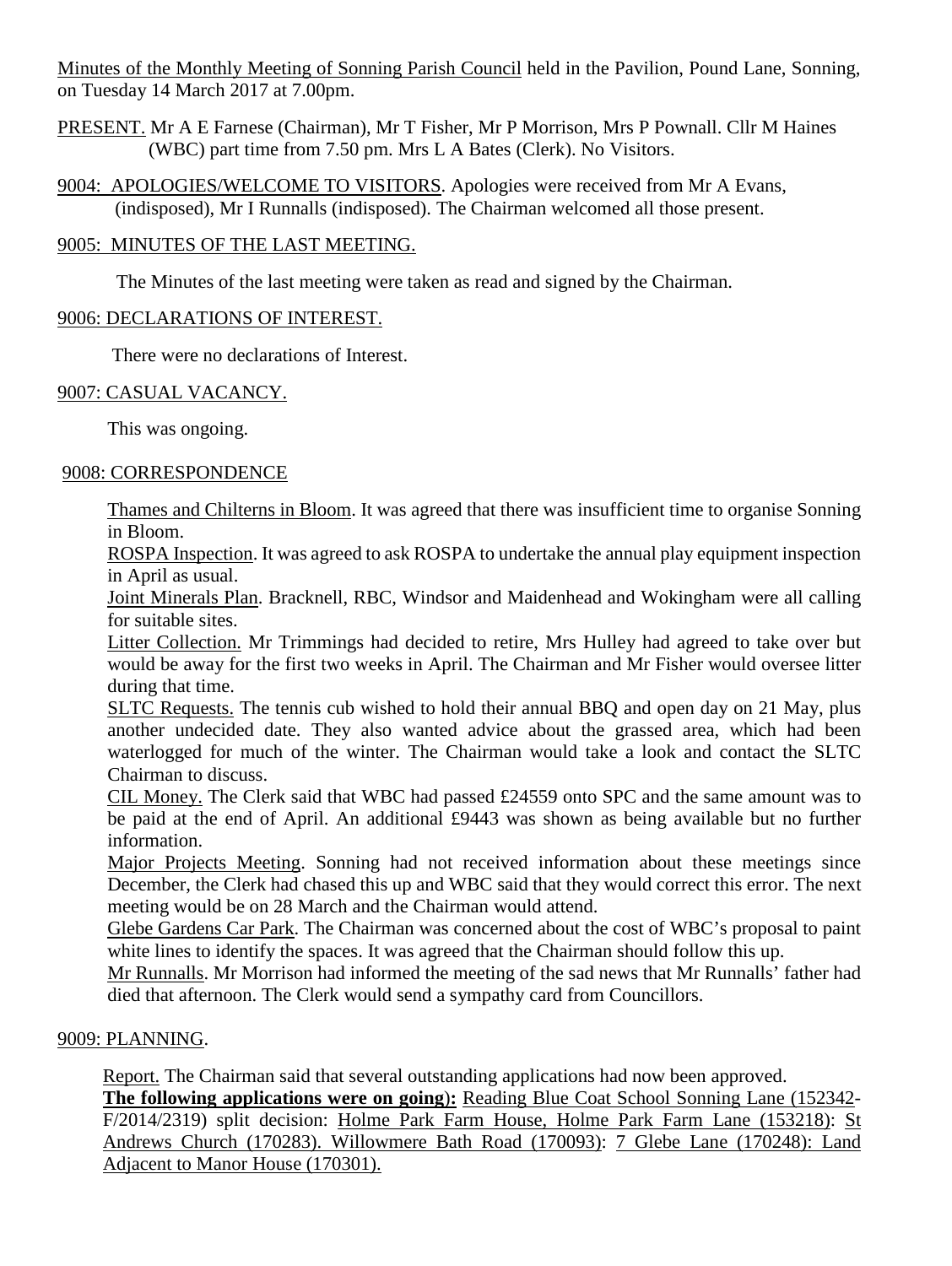**The following applications had been approved**: South Meadow Cottage (161434): Inniscara 15 Holmemoor Drive (163105): 37 Pound Lane (163258): 8 South Drive (163448): 37West Drive (163512): Shepherds Hill Overbridge (170154 &170119): 7 Glebe Lane (170248).

**The following applications had been refused**. No applications had been refused.

**The following applications had been withdrawn.** St Andrews Church (170283)

**The following new applications had been received.** Land Adjacent to Manor House Thames Street (170301). Change of use of existing office to two dwellings including a single store extension and associated works: Fairlawn Thames Street (170550). Submission of details to comply with the following conditions of planning consent 162015 (dated 21/09/2016) 7. Access to be provided before development 9. Off-site works 10. Accommodation of construction vehicles and deliveries 11. Landscaping 12. Protection of trees 13. Archaeology: St. Andrews Church Thames Street (170562). Submission of details to comply with the following condition of planning consent F/2014/0049 (Dated 28/03/2014) 8. Landscaping: Pool Court Thames Street (170473). Proposed demolition of existing dwelling and replacement with new dwelling with basement and garage annex: 11 Glebe Lane (170575). Single storey rear extension to dwelling following demolition of a rear storage annex: Readingensians (170580). Proposed installation of artificial grass pitch (AGP) to form a full sized playing enclosure measuring 122m x 800m with associated technical areas. Installation of new pitch perimeter and associated gated entrance to form a playing enclosure, new hardstanding, new (artificial) flood lighting, new maintenance equipment store and retention of soil arising onsite to form a sculpted grass mound to an adjacent grass pitch.

**Update on Local Plan.** Charvil PC were proposing to hold a joint meeting of northern parishes after the meeting with WBC on 27 March.

#### 9010: CONSERVATION AREA ASSESSMENT.

There was nothing new to report.

### 9011: QUESTIONS FOR BOROUGH COUNCILLOR.

In the absence of Cllr Haines there were no questions.

#### 9012: PARISHIONER QUESTIONS

There were no questions from parishioners.

#### 9013: FINANCE.

.

- a) Report. The Clerk had prepared a report which was noted. The Chairman asked about interest rates and Mr Morison agreed to check out possibilities.
- b) Payment of Accounts Mrs Pownall proposed and Mr Fisher seconded making the following payments and these were unanimously approved.

| Date      | Chq | Name       | Service item | Gross   | <b>VAT</b> | <b>Net</b> | Committee       | Sub-Comm.   |
|-----------|-----|------------|--------------|---------|------------|------------|-----------------|-------------|
| 16 Feb 17 | 358 | <b>ISS</b> | Dog Bins     | 129.20  | 21.53      | 107.67     | <b>ENVIRON.</b> | Dog Bins    |
| 28 Feb 17 | 359 | <b>ISS</b> | Dog Bins     | 129.20  | 21.53      | 107.67     | <b>ENVIRON</b>  | Dog Bins    |
| 28 Feb 17 | 360 | L A Bates  | Honorarium   | 2584.76 | 0.00       | 2584.76    | <b>CLERK</b>    | Clerks Hon, |
| 28 Feb 17 | 355 | A Bates    | Telephone    | 40.00   | 0.00       | 40.00      | <b>ADMIN</b>    | Tel.        |
|           |     |            | Total        | 2883.16 | 43.06      | 2840.10    |                 |             |

### PAYMENT OF ACCOUNTS MARCH '17 (1 TO 28 FEBRUARY)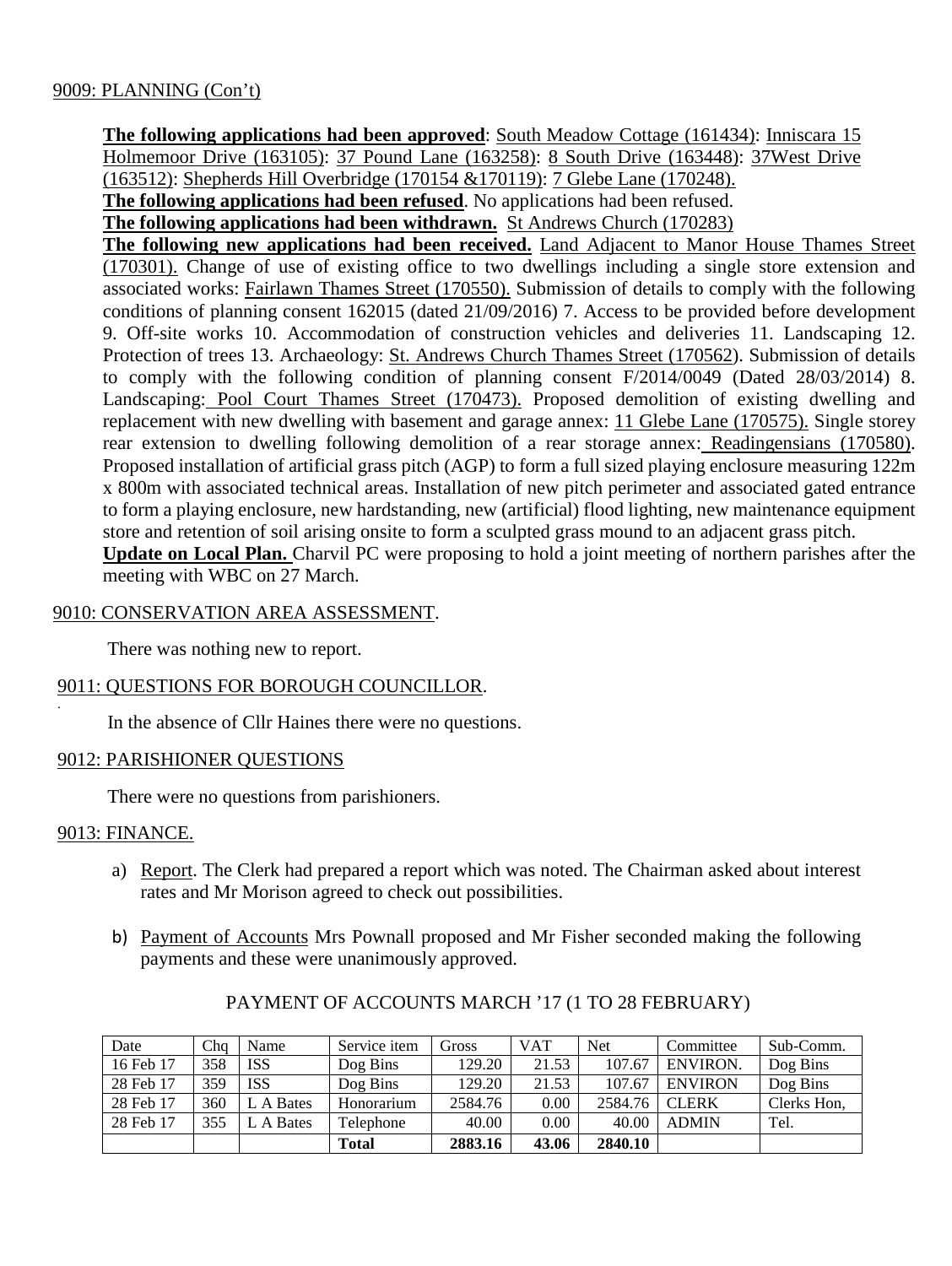## 9013: FINANCE (Cont'd).

- c) Allocation of CIL Funds. Mr Morrison suggested that an entrance feature in Pound Lane would improve the area at the entrance to Liguge Way and agreed to investigate possibilities.
- d) Insurance premium for SID. The insurers would charge £22 per annum to cover against theft, vandalism and fire with SPC paying the first £100 of any claim. It was agreed that this was very good value and once SID was installed this should be taken up.

# 9014: HIGHWAYS.

Withdrawal of School Crossing Patrol. Cllr Haines arrived at 7.50pm and the Chairman said that WBC had decided not to employ 'lollypop' people to monitor school crossings that had pedestrian crossings from the end of the summer term 2017. Eight schools across the district were affected and this was a cost saving exercise. The Chairman asked Cllr Haines what price WBC put on a child's life. Cllr Haines said that WBC just didn't have the money and, as the lowest funded authority in the country, needed to save £20 million. The government had cut the education funding and amongst other things, WBC were also considering selling off the facilities that they owned. Cllr Haines said that it had been suggested that schools could find a sponsor. This was an individual Executive Member decision, not the Executive Committee and the Executive member was Malcolm Richards and the Chairman agreed to make contact with him.

Cllr Haines said that he had looked at the planning list and asked if SPC had any concerns about Pool Court. The Chairman said that this had not been discussed at committee and no decision had been reached. Cllr Haines asked about the RBCS proposed car park and the Chairman said that SPC were against the proposal for numerous reasons and that the parking situation was of the school's own making. The Chairman asked Cllr Haines if there was any progress on the appeal on land adjacent to Model Farm Cottage. Cllr Haines said not but WBC had a barrister and the officer would also be representing them.

Speed Indicator. Mr Fisher said that this was now on order and the police had confirmed that they had no objections. The police were also considering the possibility of carrying out a speed monitoring exercise in Sonning. It was agreed that the data collected form the new SID should be sent to the police. Mrs Pownall said that the recent WBC speed report could be used regarding the loss of the school crossing patrol. The speed indication would be installed in Pound Lane and then Sonning Lane, possibly outside RBCS.

Speed/Lorry Watch. Mr Fisher was looking for volunteers.

# 9015: RECREATION AND ENVIRONMENT W.G.

- a) Report. Mrs Pownall had received a complaint about cars parked in Pound Lane during football and she had visited the area but fund only two cars being parked on the road. Photographic evidence to this effect was available. SCC had asked if SPC would order the new cricket practice nets.
- b) Safety Checks. Mrs Pownall was in the process of checking the equipment.
- c) Pavilion. Mrs Pownall said that lots of ideas had been gathered at the meeting and she would circulate a list. The Chairman said that, if a bar was provided, it would need to be shared amongst the users and not just for SCC. Mrs Pownall had met Mr Kay who was a member of the Lord Tavernier's and had said that funding was available providing the pavilion catered for both genders. The Chairman said that the playground needed to be cleared and he and Mr Fisher would take a look when Mr Fisher returned from holiday. Mrs Pownall would ask Mr Pownall about installing slabs under the picnic table.
- d) Wildflower Planting. This would be held over to later in the year.